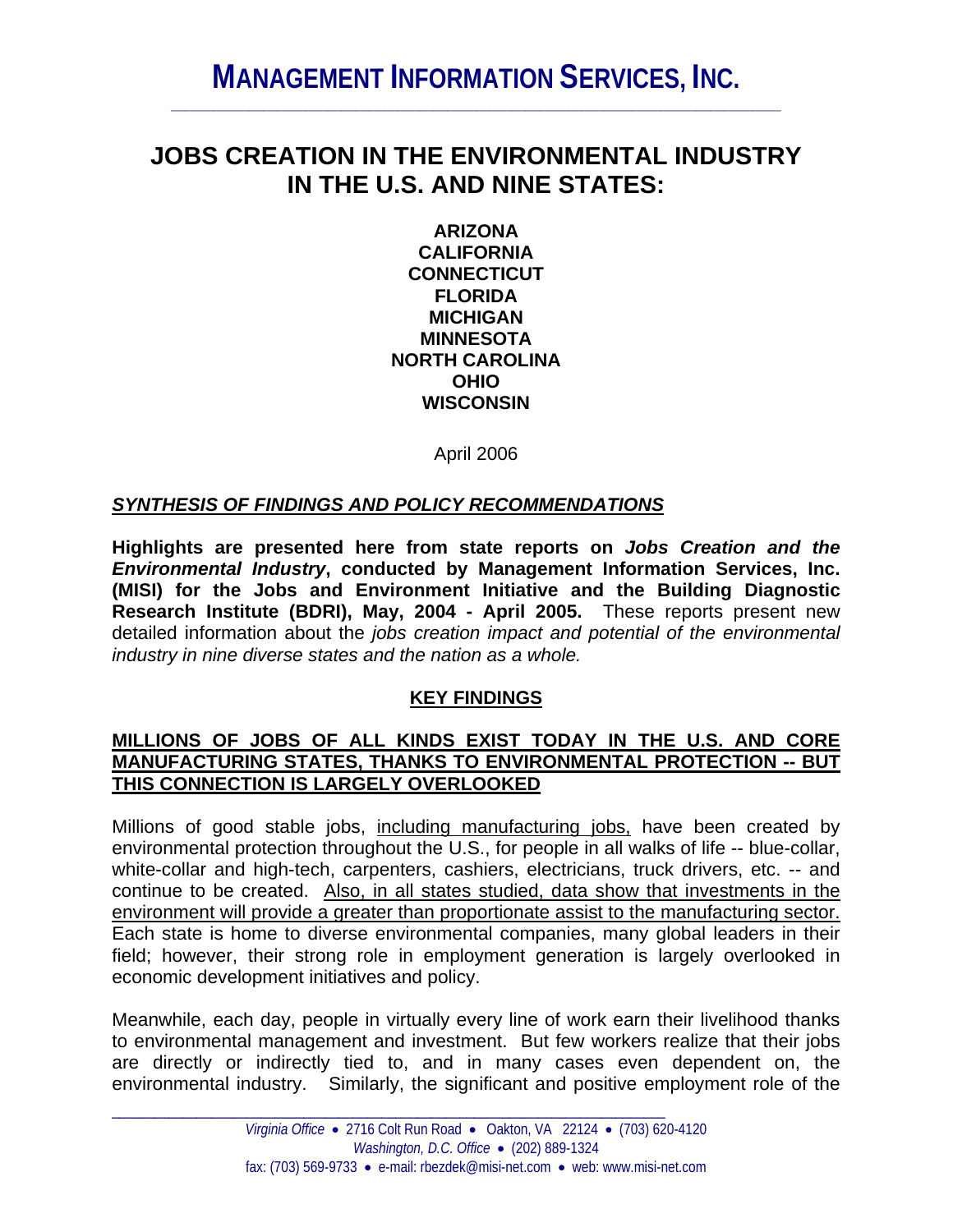environmental industry is not salient for many policy-makers at the national, state, and local levels. Each state offers a different set of economic circumstances, although intensive manufacturing emphasis is common among most of the states. The jobs creation benefits of environmental investments are diverse in the types of jobs created among the states, but consistently positive across all nine states. Therefore, the jobs benefits could be maximized and focused in each state across the range of local priorities, strengths, and concerns; for example:

- **Arizona** enjoys a high quality of life, but is suffering from severely weakened infrastructure, water shortages, and low rankings in workforce skill levels.
- **California** is the 6<sup>th</sup> largest economy in the world and a national environmental leader, but it nevertheless ranks low in workforce education and faces acute problems related to water resources, pollution, and energy infrastructure.
- **Connecticut** faces a shrinking pool of younger workers and a declining industrial sector, but has high-tech ambitions.
- **Florida** faces water, disaster management, and other land use planning issues, as well as a pressing need to diversify its economy.
- **Michigan** is home to the nation's automotive industry and has the  $4<sup>th</sup>$  largest high-tech employment ranking in the U.S, but is facing stiff competition from imports, debates on vehicle fuel efficiency, etc.
- **Minnesota** is currently emphasizing manufacturing exports and Minneapolis-St. Paul is rated as the world's most "knowledge competitive region."
- **North Carolina** is a coastal state faced with constant water and land use planning issues, as well as a low ranking in the educational level of its manufacturing workforce.
- Ohio is the nation's 6<sup>th</sup> largest exporter, but is struggling with jobs creation in Cleveland, Akron, and Toledo, which are among America's poorest cities.
- **Wisconsin** is the 2<sup>nd</sup> most manufacturing intensive state in the nation and home to America's top ranked public universities for R&D spending.

The reports find that each state could reap strong economic and jobs creation benefits from increased environmental investments and from a better linking of environmental and economic development policies, including new skills training and anti-poverty efforts.

In sum, contrary to public perception and policy presumption:

• Environmental investment is good for jobs, workers, and long-term economic vitality.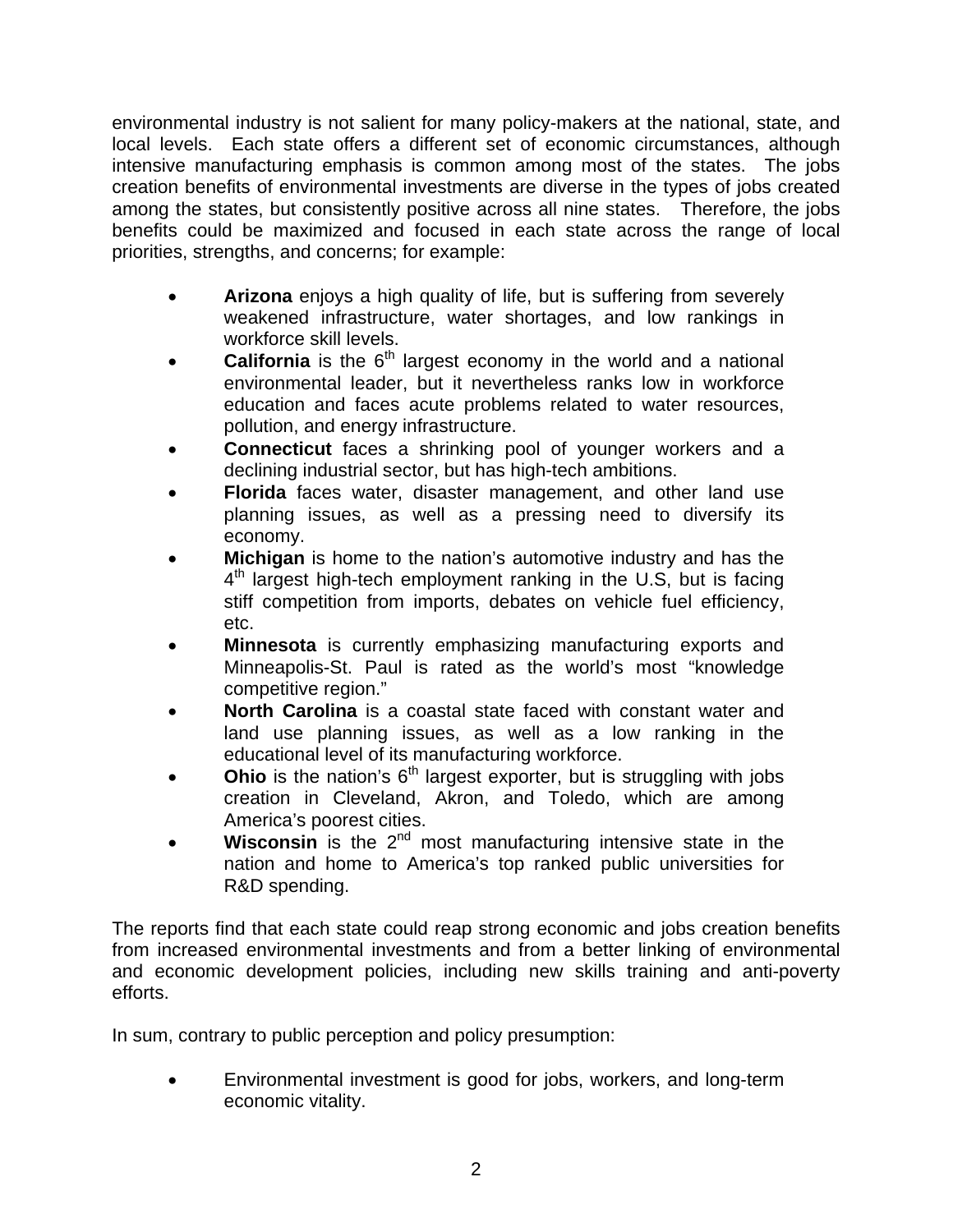- Environmental investment and jobs creation are not in conflict.
- The environmental industry has been long overlooked as a major source of current and future employment in the U.S.
- "Environmental jobs" are created directly and indirectly and across the spectrum of work activities, and could help offset jobs lost in manufacturing-dependent locales.

#### **IN THE U.S. IN 2005, THE ENVIRONMENTAL INDUSTRY GENERATED MORE THAN 5 MILLION JOBS ACROSS THE NATION**

For perspective, compared to employment generated by other industries, this is:

- More than ten times the U.S. pharmaceuticals industry
- Nearly six times more than the apparel industry
- Almost three times more than the chemical industry
- Fifty percent more than religious organizations
- Nearly half the employment in hospitals
- Almost one-third the size of the entire construction industry

## **THE NATIONAL ENVIRONMENTAL INDUSTRY IS LARGER THAN REALIZED**

Over the past four decades, protection of the environment has grown rapidly to become a major sales-generating, profit-making, job-creating U.S. industry.

In fact, in the late 1990s, the environmental industry in the U.S. was on a trajectory to surpass defense spending in importance to the U.S. economy. At the time, environmental spending was projected to reach \$245 billion by 2005, while defense spending was projected to reach \$225-230 billion

Environmental spending surpassed the 2005 projections, but so has defense spending. However, absent world events, such as the war in Iraq and increased domestic security expenditures post September 11, 2001, the environmental industry might today indeed surpass defense spending in importance.

## **THE ENVIRONMENT INDUSTRY IS LARGER THAN THE TOP FORTUNE 500**

The size and scope of the U.S. environmental industry is not fully clear to the public at large, decision-makers, or the media. The size and scope of the environmental industry at the state level are likewise not fully appreciated.

Nationally, the environmental "industry" ranks above the top of the Fortune 500, and MISI estimates that in 2005 protecting the environment generated:

- \$341 billion in total industry sales
- 5.3 million jobs
- \$47 billion in Federal, state, and local government tax revenues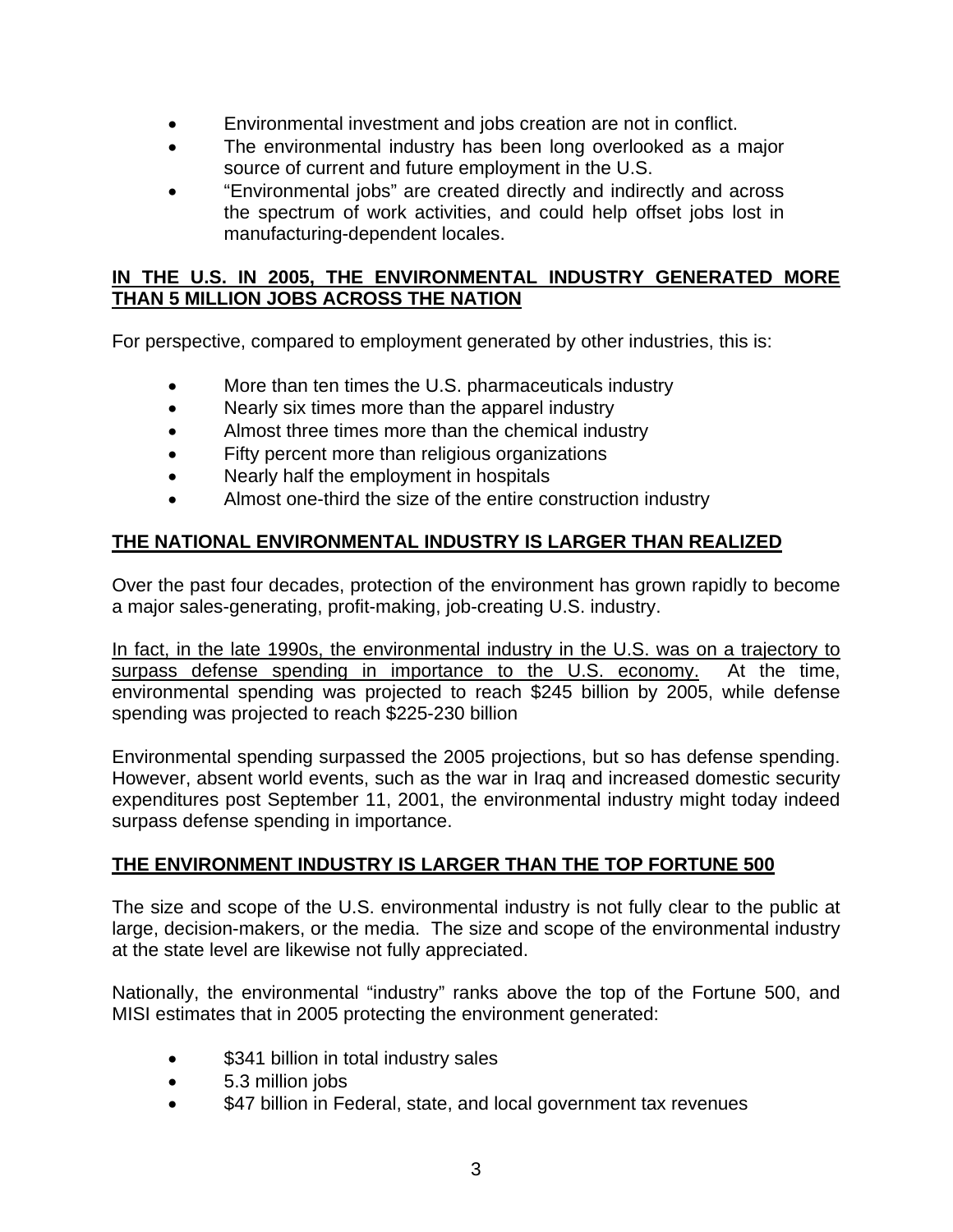\$22 billion in corporate profits

#### Indeed, the sales and spending of the U.S. environmental industry are larger than that of Exxon Mobil, America's largest corporation.

#### **THE ENVIRONMENTAL INDUSTRY IS LIKELY TO GROW AND HAS BEEN RECESSION PROOF**

The environmental industry will continue to grow rapidly for the foreseeable future, and MISI forecasts that in the U.S. real expenditures (2005 dollars) will increase from \$341 billion in 2005 to:

- \$394 billion in 2010
- \$448 billion in 2015
- \$496 billion in 2020

The environmental protection industry has been relatively "recession proof:"1

- In the late 1970s the U.S. economy was reeling from inflationary shocks, record interest rates, energy crises, and anemic economic growth, but between 1975 and 1980 environmental expenditures (EP) expenditures grew nearly 60 percent, from \$81 billion to \$128 billion.
- In the early 1980s the U.S. experienced the most severe economic recession in half a century, with many industries experiencing depression-level problems, but between 1980 and 1985 EP expenditures increased by \$38 billion -- 30 percent.
- During the early 1990s the U.S. experienced a relatively mild recession, with GDP declining one percent and unemployment increasing to 7.5 percent; nevertheless, between 1990 and 1995 EP expenditures increased from \$214 billion to \$240 billion -- 12 percent.
- Between 2000 and 2005, while U.S. economic and job growth was generally anemic, the EP industry expanded continuously, growing to \$341 billion.

#### **IN NINE DIVERSE STATES, THE ENVIRONMENTAL INDUSTRY IS A MAJOR EMPLOYER AND ECONOMIC FORCE**

**MISI estimates that in 2003:** 

 $\overline{a}$  $1$ All figures quoted in these bullets are in constant 2005 dollars.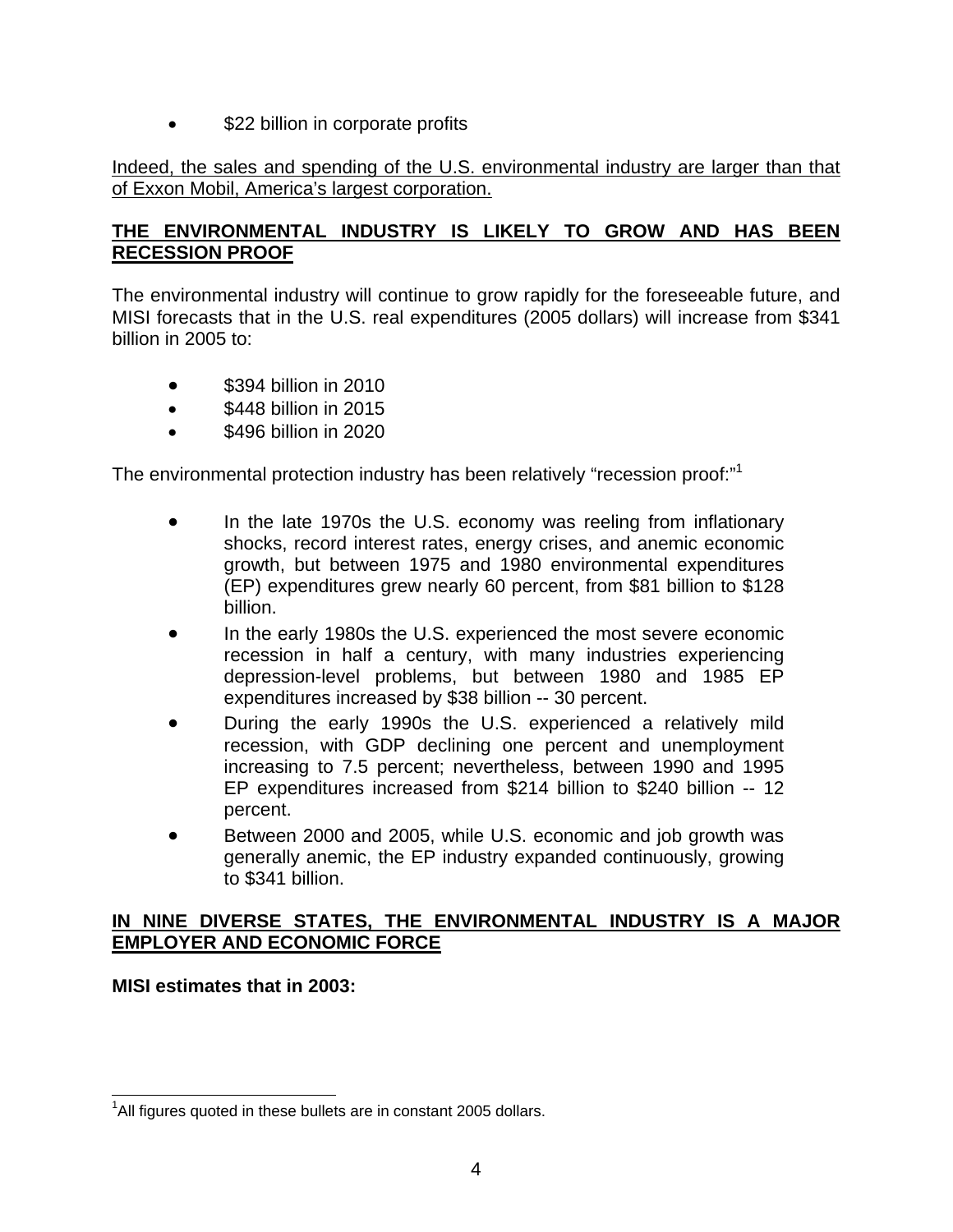## **In Florida:**

- \$15.4 billion in sales were generated by environment-related industries in Florida
- Environment-related jobs totaled 220,000 (compared to 540,500 jobs ascribed to tourism).
- The environmental industry comprised three percent of gross state product.
- Florida environmental industries accounted for five percent of the sales of the U.S. environmental industry.
- Environment-related jobs comprised three percent of Florida employment.
- Environment-related jobs in Florida comprised 4.4 percent of the total number of environment-related jobs in the U.S.

## **In Michigan:**

- Sales of the environmental industries in Michigan totaled \$12.9 billion.
- The number of environment-related jobs totaled nearly 217,000.
- The environmental industry in Michigan comprised 3.9 percent of gross state product.
- Environment-related jobs comprised 4.9 percent of Michigan employment.
- Michigan environmental industries accounted for 4.3 percent of the sales of the U.S. environmental industry.
- Environment-related jobs in Michigan comprised 4.4 percent of the total number of environment-related jobs in the U.S.

## **In Minnesota:**

- Sales of Minnesota's environmental industries totaled \$5.1 billion.
- The number of environment-related jobs totaled more than 92,000.
- The environmental industry in Minnesota comprised 2.6 percent of gross state product.
- Minnesota environmental industries accounted for 1.7 percent of the sales of the U.S. environmental industry.
- Environment-related jobs comprised 3.5 percent of Minnesota employment.
- Environment-related jobs in Minnesota comprised 1.8 percent of the total number of environment-related jobs in the U.S.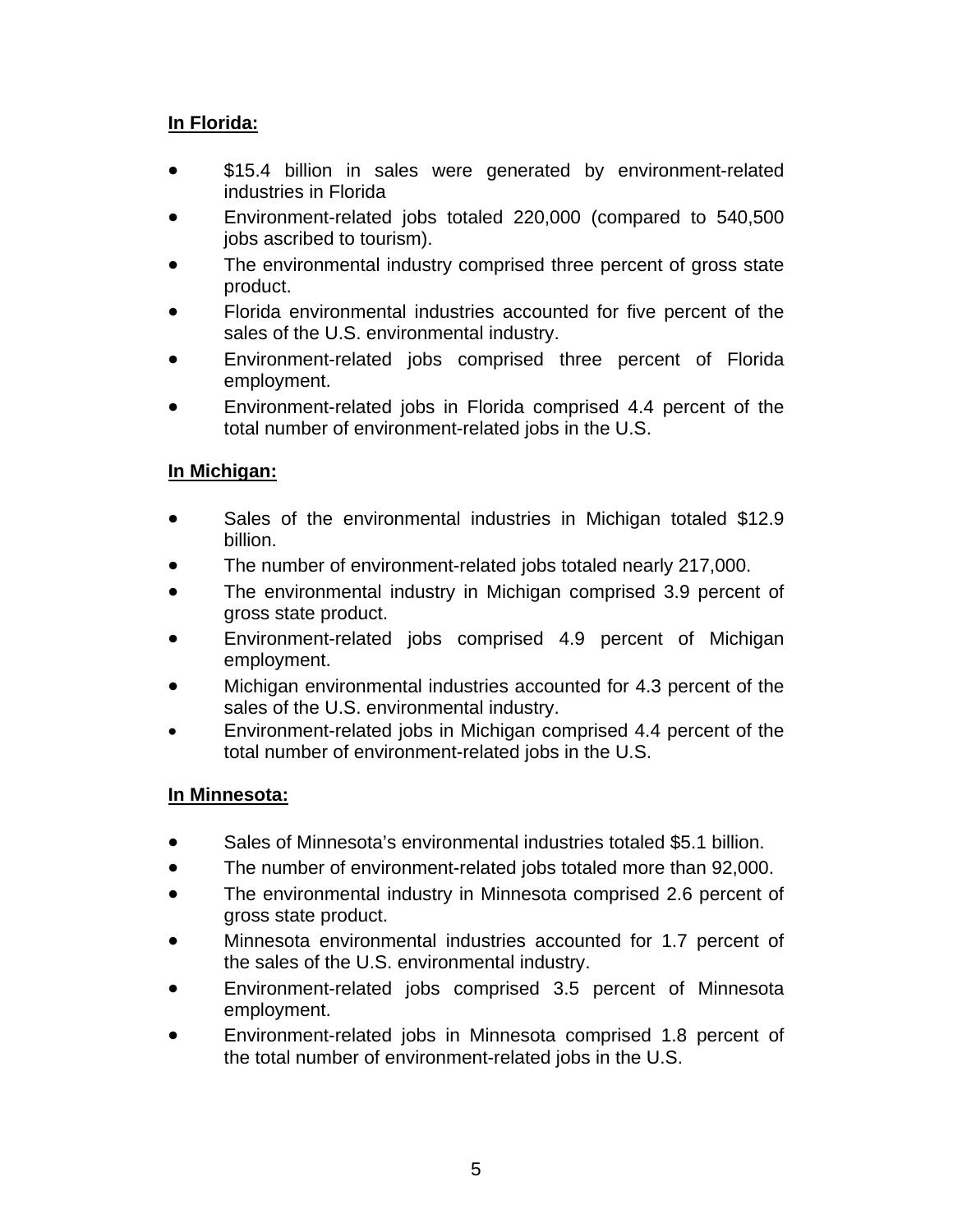## **In North Carolina:**

- Sales generated by environment-related industries in North Carolina totaled \$9.1 billion.
- The number of environment-related jobs totaled 112,000.
- The environmental industry in North Carolina generated 3.1 percent of gross state product.
- North Carolina environmental industries accounted for about three percent of the sales of the U.S. environmental industry.
- Environment-related jobs comprised 2.9 percent of North Carolina employment.
- Environment-related jobs in North Carolina comprised 2.5 percent of the total number of environment-related jobs in the U.S.

## **In Ohio:**

- Sales of the environmental industries in Ohio totaled \$12.2 billion.
- The number of environment-related jobs totaled more than 176,000.
- The environmental industry in Ohio comprised 3.2 percent of gross state product.
- Environment-related jobs comprised 3.3 percent of Ohio employment.
- Ohio environmental industries accounted for 4.1 percent of the sales of the U.S. environmental industry.
- Environment-related jobs in Ohio comprised 3.5 percent of the total number of environment-related jobs in the U.S.

## **In Wisconsin:**

- Sales of the environmental industries in Wisconsin totaled \$5.4 billion.
- The number of environment-related jobs totaled more than 97,000.
- The environmental industry in Wisconsin comprised 2.9 percent of gross state product.
- Wisconsin environmental industries accounted for 1.8 percent of the sales of the U.S. environmental industry.
- Environment-related jobs comprised 3.5 percent of Wisconsin employment.
- Environment-related jobs in Wisconsin comprised two percent of the total number of environment-related jobs in the U.S.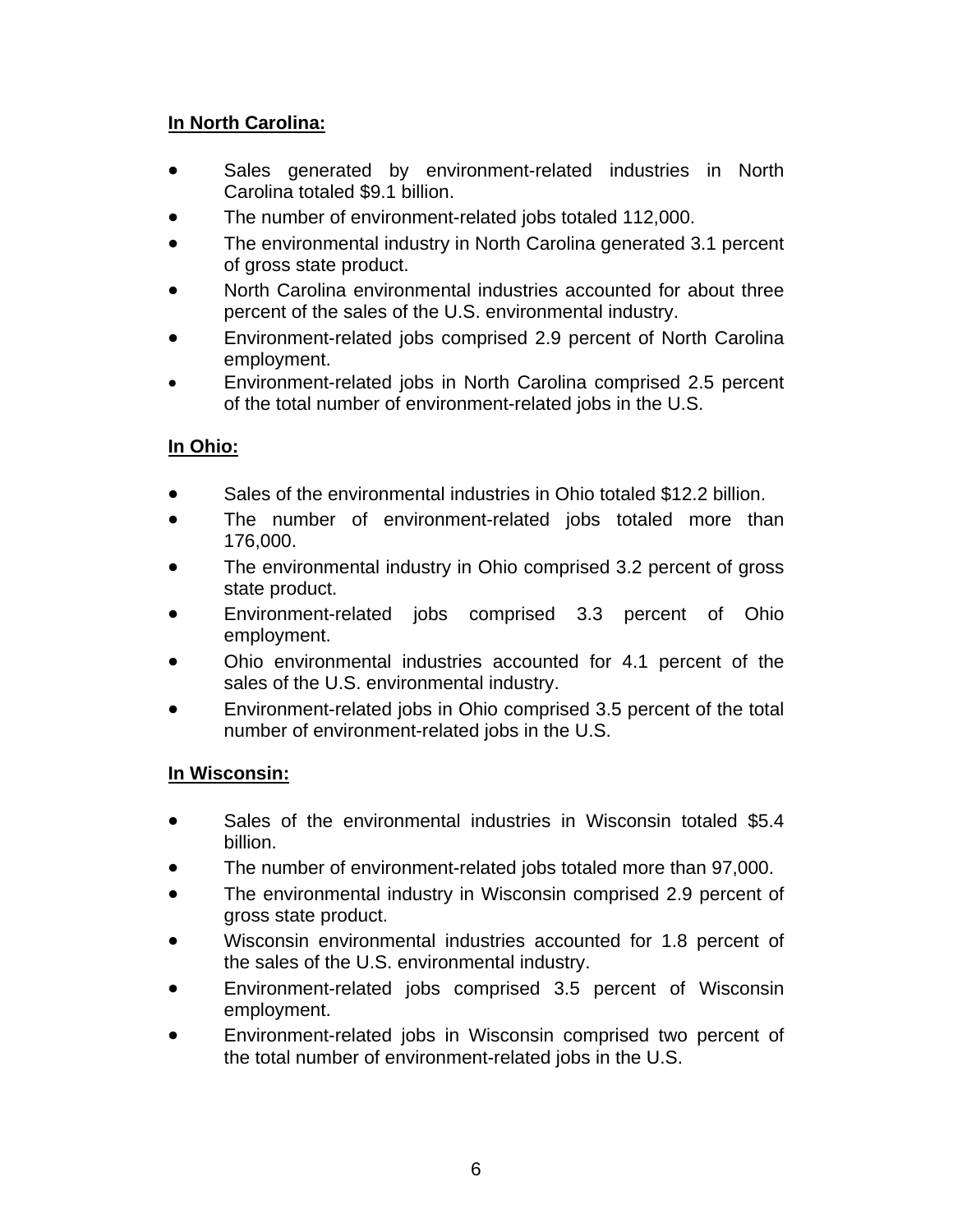#### **MISI estimates that in 2004:**

## **In Arizona:**

- Sales generated by environment-related industries in Arizona totaled \$6.9 billion.
- The number of environment-related jobs totaled 90,500.
- The environmental industry in Arizona comprised 3.6 percent of gross state product.
- Arizona environmental industries accounted for 2.1 percent of the sales of the U.S. environmental industry.
- Environment-related jobs comprised 3.9 percent of Arizona employment.
- Environment-related jobs in Arizona comprised 1.8 percent of the total number of environment-related jobs in the U.S.

## **In California:**

- Sales generated by environment-related industries totaled \$51 billion.
- The number of environment-related jobs totaled 598,500.
- The environmental industry comprised 3.3 percent of gross state product.
- California environmental industries accounted for 15.8 percent of the sales of the U.S. environmental industry.
- Environment-related jobs comprised 4.1 percent of non-farm employment.
- Environment-related jobs comprised 11.7 percent of the total number of environment-related jobs in the U.S.

## **In Connecticut:**

- Sales generated by environment-related industries in Connecticut totaled \$5.8 billion.
- The number of environment-related jobs totaled 65,800.
- The environmental industry in Connecticut comprised 3.2 percent of gross state product.
- Connecticut environmental industries accounted for 1.8 percent of the sales of the U.S. environmental industry.
- Environment-related jobs comprised four percent of Connecticut employment.
- Environment-related jobs in Connecticut comprised 1.3 percent of the total number of environment-related jobs in the U.S.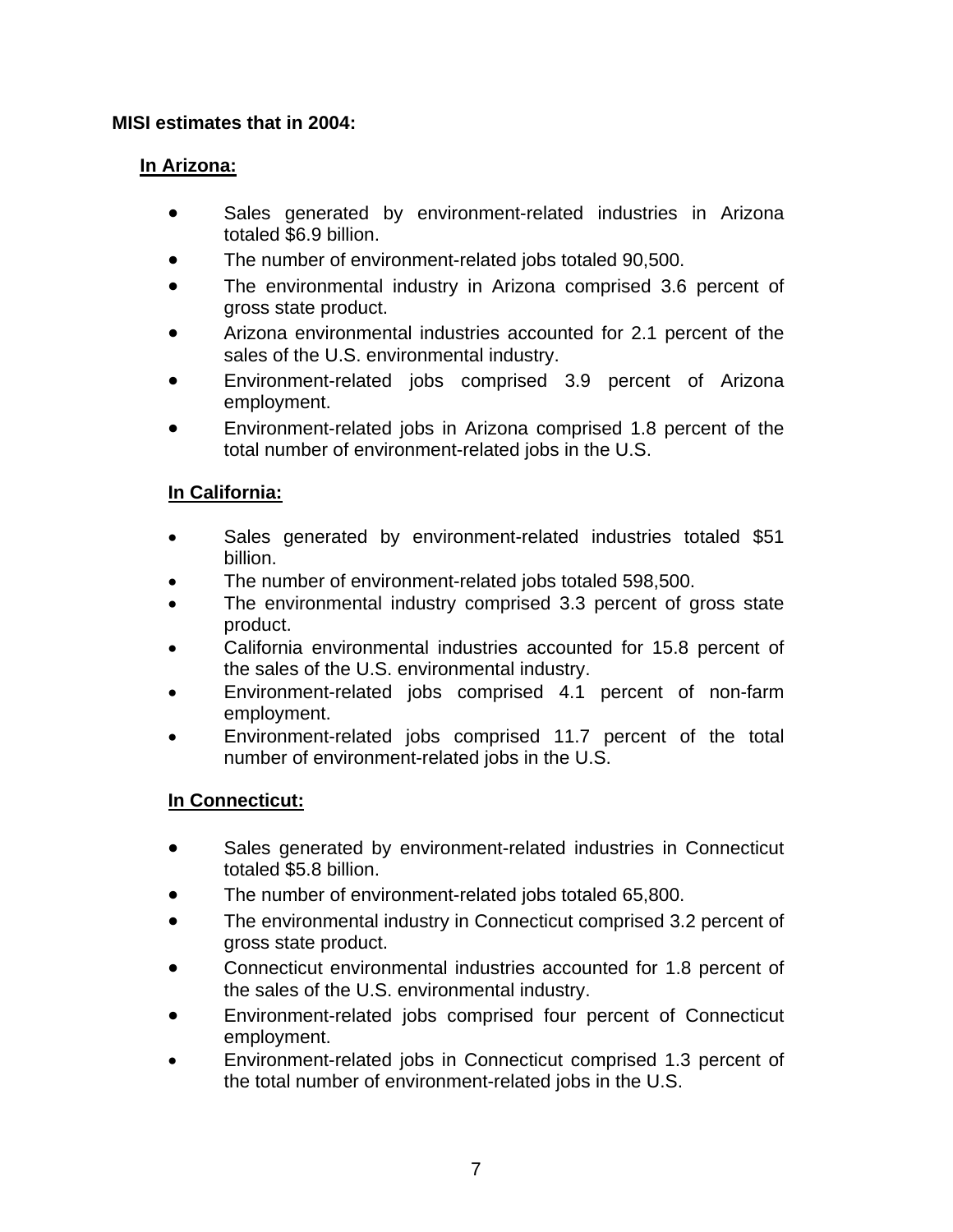#### **And, in all nine states studied:**

- Most firms examined had been hiring new employees on a regular basis.
- Environment-related employment has been increasing in recent years between one and three percent annually.

#### **IN ALL STATES, MANUFACTURING JOBS BENEFIT FROM ENVIRONMENTAL ACTIVITIES:**

- *In Arizona*, more than 13 percent of private sector environmental jobs are in manufacturing, compared to nine percent for all other private sector employment.
- *In California*, 14 percent of private sector environmental jobs are in manufacturing, compared to 12 percent for all other private sector employment.
- *In Connecticut*, more than 18 percent of private sector environmental jobs are in manufacturing, compared to 14 percent for all other private sector employment.
- *In Florida*, more than seven percent of private sector environmental jobs are in manufacturing, compared to six percent for all other private sector employment.
- *In Michigan*, 29 percent of private sector environmental jobs are in manufacturing, compared to 17 percent for all other private sector employment.
- *In Minnesota*, more than one fifth of private sector environmental jobs are in manufacturing, compared to 15 percent for all other private sector employment.
- *In North Carolina*, more than 24 percent of private sector environmental jobs are in manufacturing, compared to 19 percent for all other private sector employment.
- *In Ohio*, nearly one-third of private sector environmental jobs are in manufacturing, compared to less than 20 percent of all private sector employment.
- *In Wisconsin*, 31 percent of private sector environmental jobs are in manufacturing, compared to 21 percent for all other private sector employment.

Thus, in all nine states examined, investments in protecting the environment are likely to provide a greater than proportionate assist to the manufacturing sector.

#### **ENVIRONMENTAL PROTECTION GENERATES MILLIONS OF JOBS THROUGH-OUT ALL SECTORS OF THE ECONOMY AND WITHIN MANY DIVERSE OCCUPA-TIONS.**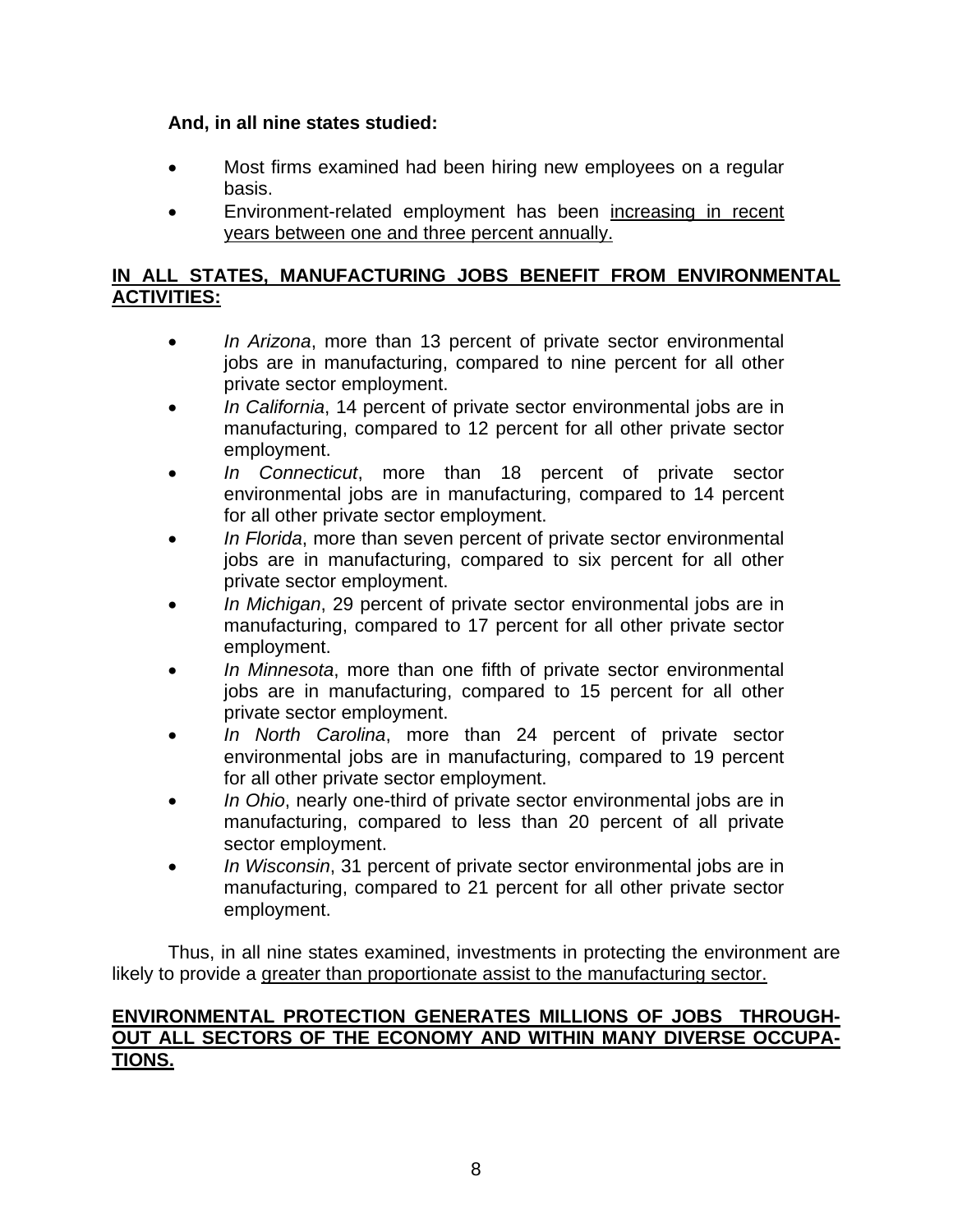MISI forecasts that U.S. employment created directly and indirectly by environmental protection will increase from 5.3 million jobs in 2005 to:

- 5.8 million jobs in 2010
- 6.3 million jobs in 2015
- 6.9 million jobs in 2020

Firms working in the environmental and related areas employ a wide range of workers at all education and skills levels and at widely differing earnings levels. Even in environmental companies, most of the employees are not classified as "environmental specialists." Rather, most of the workers are in occupations such as laborers, clerks, bookkeepers, accountants, maintenance workers, cost estimators, engine assemblers, machinists, mechanical and industrial engineers, welders, tool and die makers, mechanics, managers, purchasing agents, truck drivers, etc. -- all jobs that lie outside the easily identified classically "green" sector.

## **HIGH-TECH EMPLOYMENT IN ALL NINE STATES BENEFITS FROM ENVIRON-MENTAL ACTIVITIES:**

- *In Arizona*, more than 10 percent of private sector environmental jobs are in professional, scientific, and technical services, and *environmental investments generate, proportionately, four times as many jobs in professional, scientific and technical services as the state average.*
- *In California,* more than 11 percent of private sector environmental jobs are in professional, scientific, and technical services, and *environmental investments generate, proportionately, four times as many jobs in professional, scientific and technical services as the state average.*
- *In Connecticut,* 27 percent of private sector environmental jobs are in professional, scientific, and technical services, *proportionately, more than four times as many jobs in professional, scientific and technical services as the state average.*
- *In Florida,* more than seven percent of private sector environmental jobs are in professional, scientific, and technical services and *environmental investments generate, proportionately, 2.5 times as many jobs in professional, scientific and technical services as the state average.*
- *In Michigan,* more than 20 percent of private sector environmental jobs are in professional, scientific, and technical services and *environmental investments generate, proportionately, more than six times as many jobs in professional, scientific and technical services as the state average.*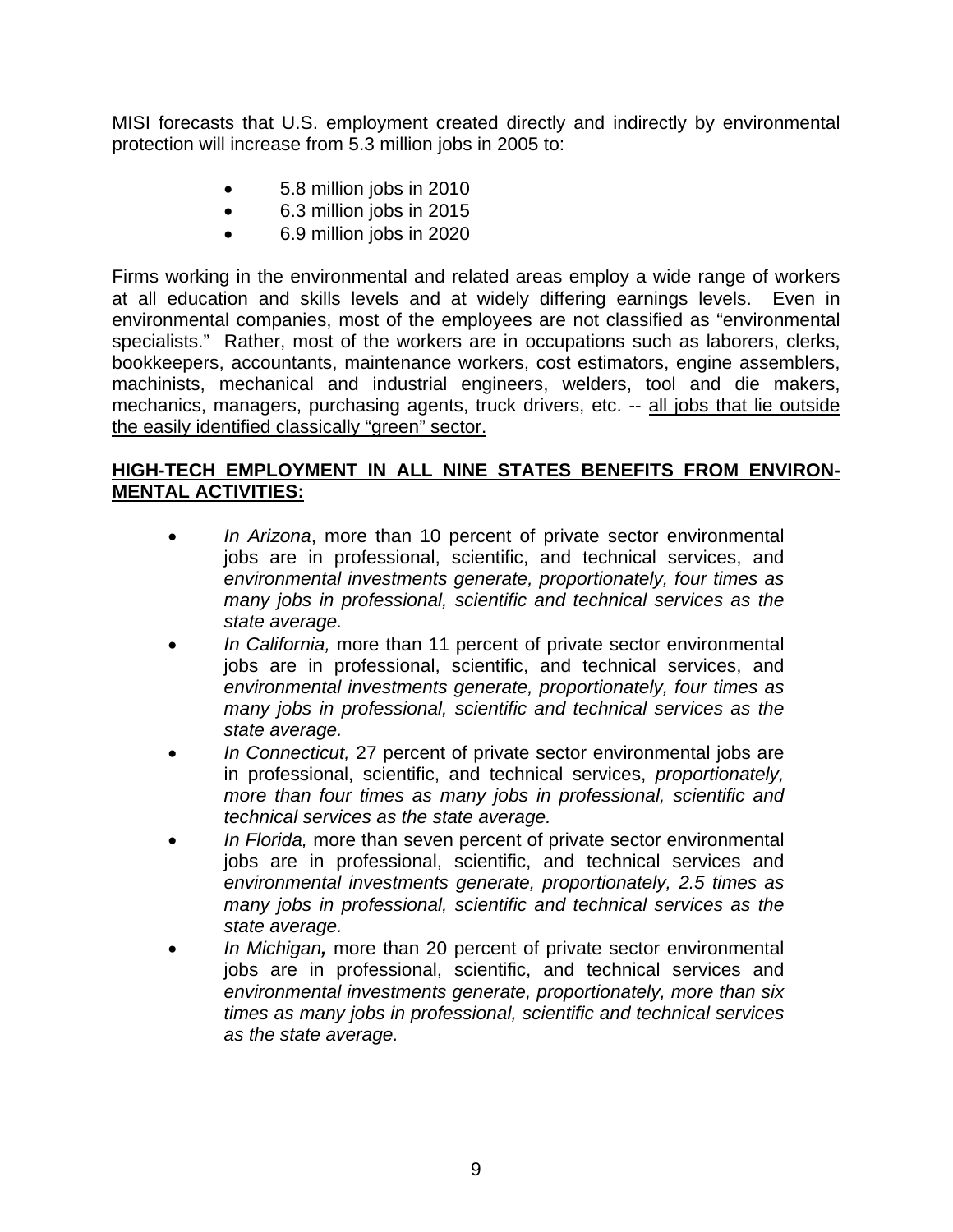- *In Minnesota*, 11 percent of private sector environmental jobs are in professional, scientific, and technical services, and e*nvironmental investments generate, proportionately, more than five times as many jobs in professional, scientific and technical services as the state average.*
- *In North Carolina,* nearly 20 percent of private sector environmental jobs are in professional, scientific, and technical services and *environmental investments generate, proportionately, five times as many jobs in professional, scientific and technical services as the state average.*
- *In Ohio,* more than 11 percent of private sector environmental jobs are in professional, scientific, and technical services, and *environmental investments generate, proportionately, more than five times as many jobs in professional, scientific and technical services as the state average.*
- *In Wisconsin*, more than ten percent of private sector environmental jobs are in professional, scientific, and technical services and e*nvironmental investments generate, proportionately, more than four times as many jobs in professional, scientific and technical services as the state average.*

## **JOBS OF SURPRISING VARIETY ARE CREATED IN ALL FOUR STATES, FOR ALL SKILL LEVELS**

## **For example, in 2003, environmental protection generated:**

## **In Florida:**

- More jobs for sheet metal workers (821) than for geoscientists (241)
- More jobs for electricians (708) than for chemists (242)
- More jobs for accountants and auditors (1,272) than for medical scientists (255)
- More jobs for computer software engineers (1,839) than for hazardous material removal workers (1,267)

## **In Michigan:**

- More jobs for machinists (966) than for forest and conservation technicians (190)
- More jobs for executive secretaries (2,522) than for environmental scientists (1,523)
- More jobs for truck drivers (2,176) than for hazardous material removal workers (1,210)
- More jobs for human resource managers (297) than for medical scientists (225)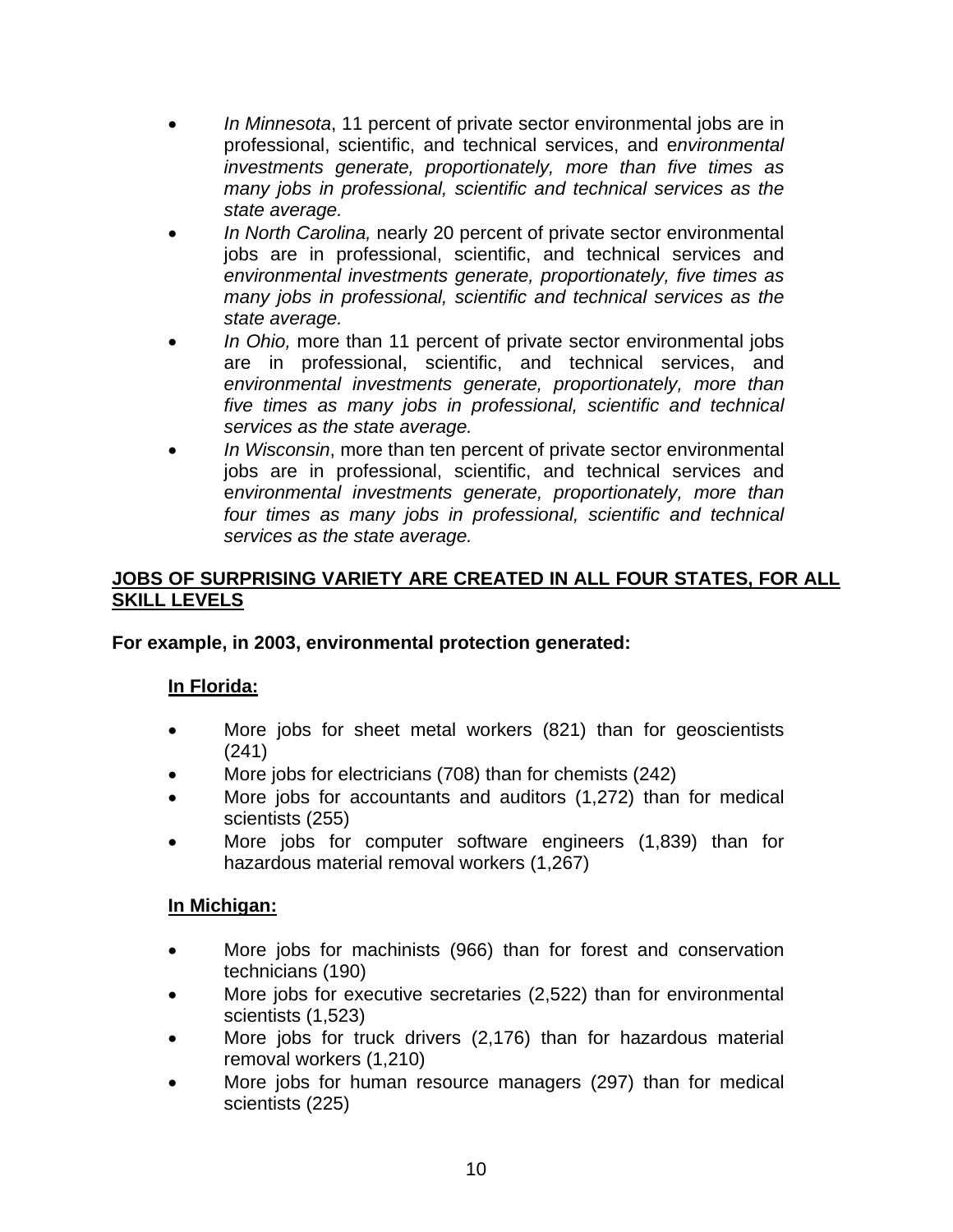## **In Minnesota:**

- More jobs for machinists (265) than for geoscientists (127)
- More jobs for executive secretaries (771) than for biological technicians (293)
- More jobs for truck drivers (1,452) than for environmental scientists and specialists (1,324)
- More jobs for electricians (303) than for occupational health and safety specialists (112)

## **In North Carolina:**

- More jobs for sheet metal workers (605) than for biological technicians (449)
- More jobs for stock clerks (605) than for chemists (539)
- More jobs for electricians (420) than for conservation scientists (760)
- More jobs for truck drivers (1,971) than for civil engineers (760)
- More jobs for management analysts (482) than for foresters (177)

## **In Ohio:**

- More jobs for welders (385) than for biochemists (43)
- More jobs for office clerks (5,301) than for environmental engineers (1,470)
- More jobs for plumbers (353) than for health and safety engineers  $(140)$
- More jobs for customer service representatives (2,716) than for environmental scientists and specialists (2,490)

## **In Wisconsin:**

- More jobs for truck drivers (2,328) than for hazardous material removal workers (510)
- More jobs for receptionists (777) than for medical scientists (479)
- More jobs for security guards (354) than for chemists (287)
- More jobs for janitors (1,478) than for landscaping and grounds workers (488)

## **In 2004, environmental protection generated:**

## **In Arizona**

More jobs for sheet metal workers (430) than for geoscientists (107)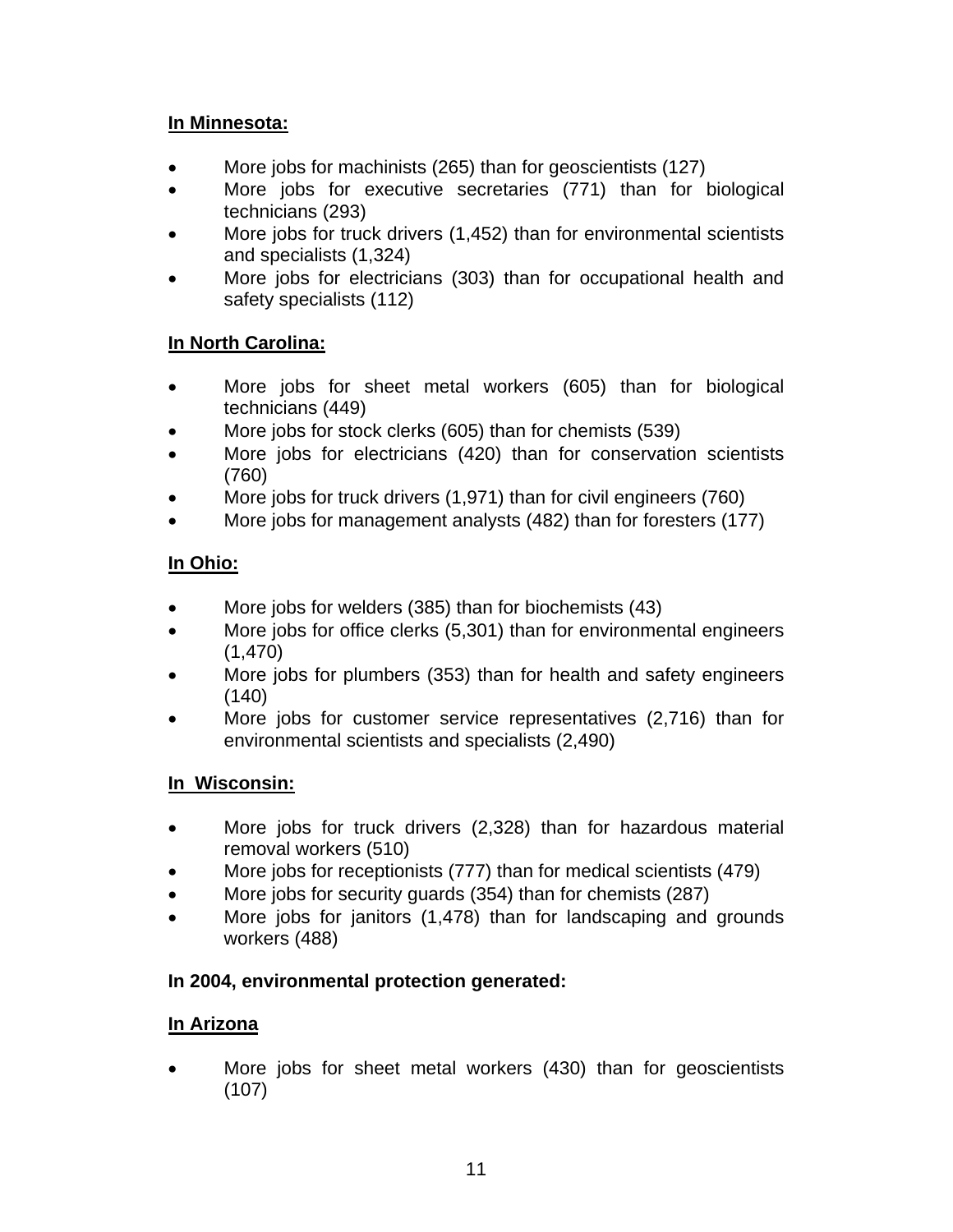- More jobs for office clerks (1,492) than for environmental engineers (854)
- More jobs for executive secretaries (1,008) than for forest and conservation technicians (626)
- More jobs for accountants and auditors (595) than for medical scientists (108)

## **In California**

- More jobs for cashiers (12,832) than for geoscientists (2,283)
- More jobs for executive secretaries (8,218) than for forest and conservation workers (2,110)
- More jobs for janitors (13,565) than for natural science managers (1,917)
- More jobs for electricians (4,723) than for chemists (1,548)

## **In Connecticut:**

- More jobs for sheet metal workers (281) than for geoscientists (84)
- More jobs for office clerks (1,207) than for environmental engineers (714)
- More jobs for executive secretaries (783) than for forest and conservation workers (243)
- More jobs for financial managers (437) than for conservation scientists (73)

## **IN ALL NINE STATES, ENVIRONMENTAL COMPANIES:**

- Are located throughout the state, in major urban centers, suburbs, small towns, and rural areas.
- Range in size from small firms of several employees to large firms employing thousands
- Are engaged a wide variety of activities, including manufacturing, engineering, research, remediation, testing, monitoring, analysis, etc.
- Include some of the most sophisticated, innovative, high-tech firms in the state

#### **IN ALL NINE STATES, ENVIRONMENTAL COMPANIES ARE AMONG THE MOST SOPHISTICATED, HIGH-TECH FIRMS, SUCH AS:**

• **American Energy Exchange, Inc., in Kalamazoo, Michigan**  manufactures energy recovery equipment built around its patented frost free heat exchanger, and is the second largest manufacturer of this type of energy recovery equipment in the U.S.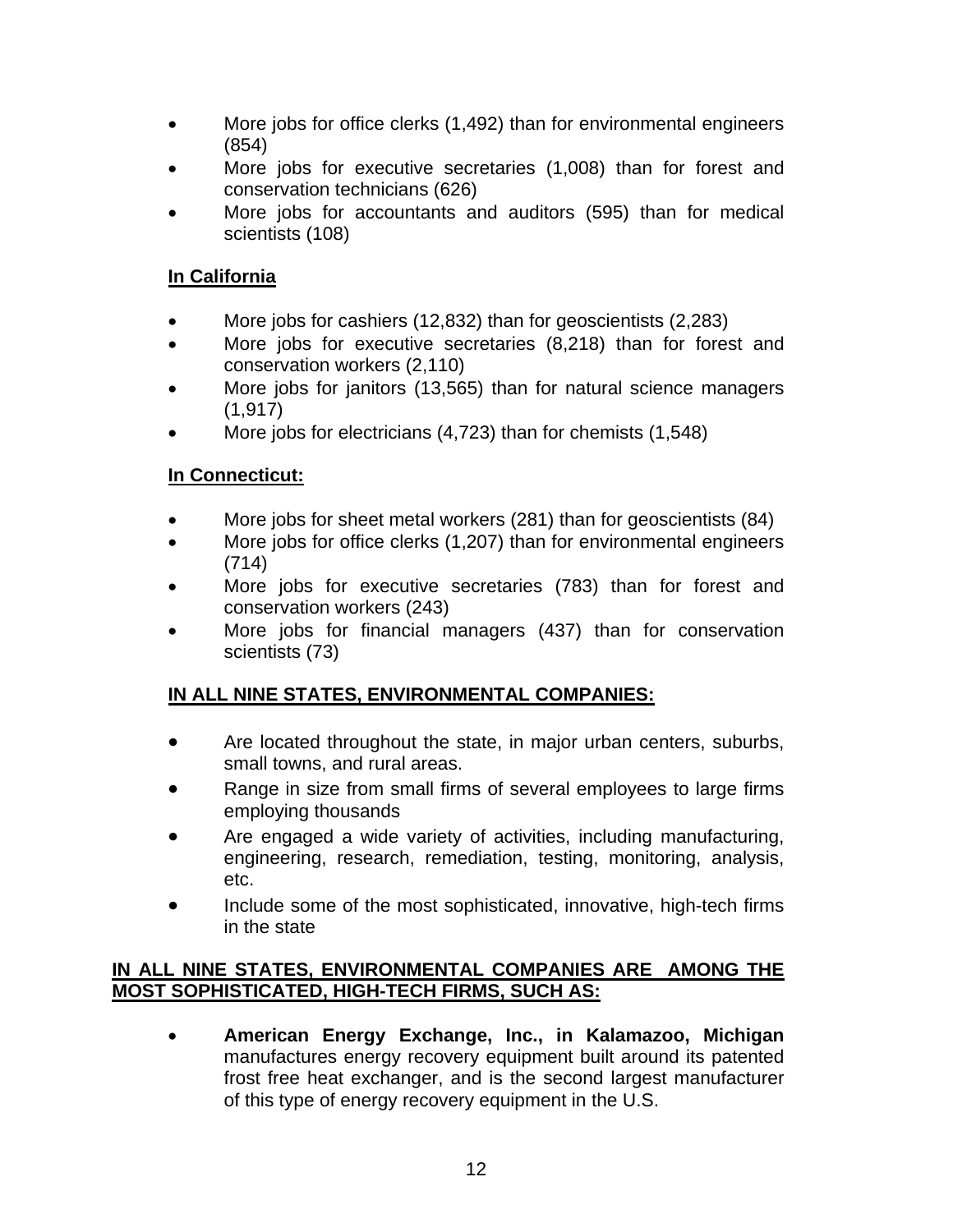- **American Ref-Fuel Company**, in Connecticut, is the largest waste-to-energy company in the northeastern U.S.
- **ANGI International, Inc., in Wisconsin,** is one of the world's leaders in manufacturing and distributing Compressed Natural Gas (CNG) refueling equipment for natural gas vehicles and other applications in the CNG Industry.
- **Dewberry,** in North Carolina, currently ranks among *Engineering News-Record's* "Top 50" design firms.
- **Ecolab, in St. Paul, Minnesota,** is a \$3 billion company and a leading global developer and marketer of premium cleaning, sanitizing, pest elimination, maintenance, and repair products and services for the world's hospitality, institutional, and industrial markets.
- **First Solar, LLC, in Perrysberg, Ohio** is a leading U.S. manufacturer of solar photovoltaic modules.
- **Servern Trent Laboratories, with offices Florida and elsewhere, is** one of the leading environmental testing companies in the world.
- **Southwest Windpower, Inc., in Arizona, is the word's leading** manufacturer of wind generators used for rural electricity generation.
- **Tetra Tech,** with offices in California and elsewhere in the nine states studied, is a leading U.S. provider of environmental consulting, engineering, and technical services.
- $\ldots$  and many others described in the full state reports.<sup>2</sup>

#### **POLICY OPPORTUNITIES AND RECOMMENDATIONS: JOBS CREATION AND THE NEXT TIER OF ENVIRONMENTAL POLICY**

All states have environmental policies and jobs creation policies, but in no state are these programs sufficiently linked, if at all. Therefore, no state has yet understood or realized the existing jobs creation benefits of environmental activities, nor the jobs creation potential of the environmental industry, including its potential to contribute significantly to workforce training and anti-poverty efforts. This nexus between jobs creation and environmental protection can and should constitute the "next tier" of environmental and economic development policy in the U.S., i.e., take environmental protection activities to a level more integrated with economic policies to maximize the socio-economic benefits of environmental investments. Strategic policy options exist for the nation as a whole and all states, even counties.

As the state reports make clear, environmental investments pay significant dividends in jobs creation and workforce development in all sectors. The scope, diversity, and scale of environmental employment indicates that, rather than viewing environmental spending or compliance costs as economically negative, states should aggressively move to maximize the short and long-term benefits of environmental spending.

 $\overline{a}$ <sup>2</sup>Interestingly, many of the companies have names that do not readily identify their environmental focus.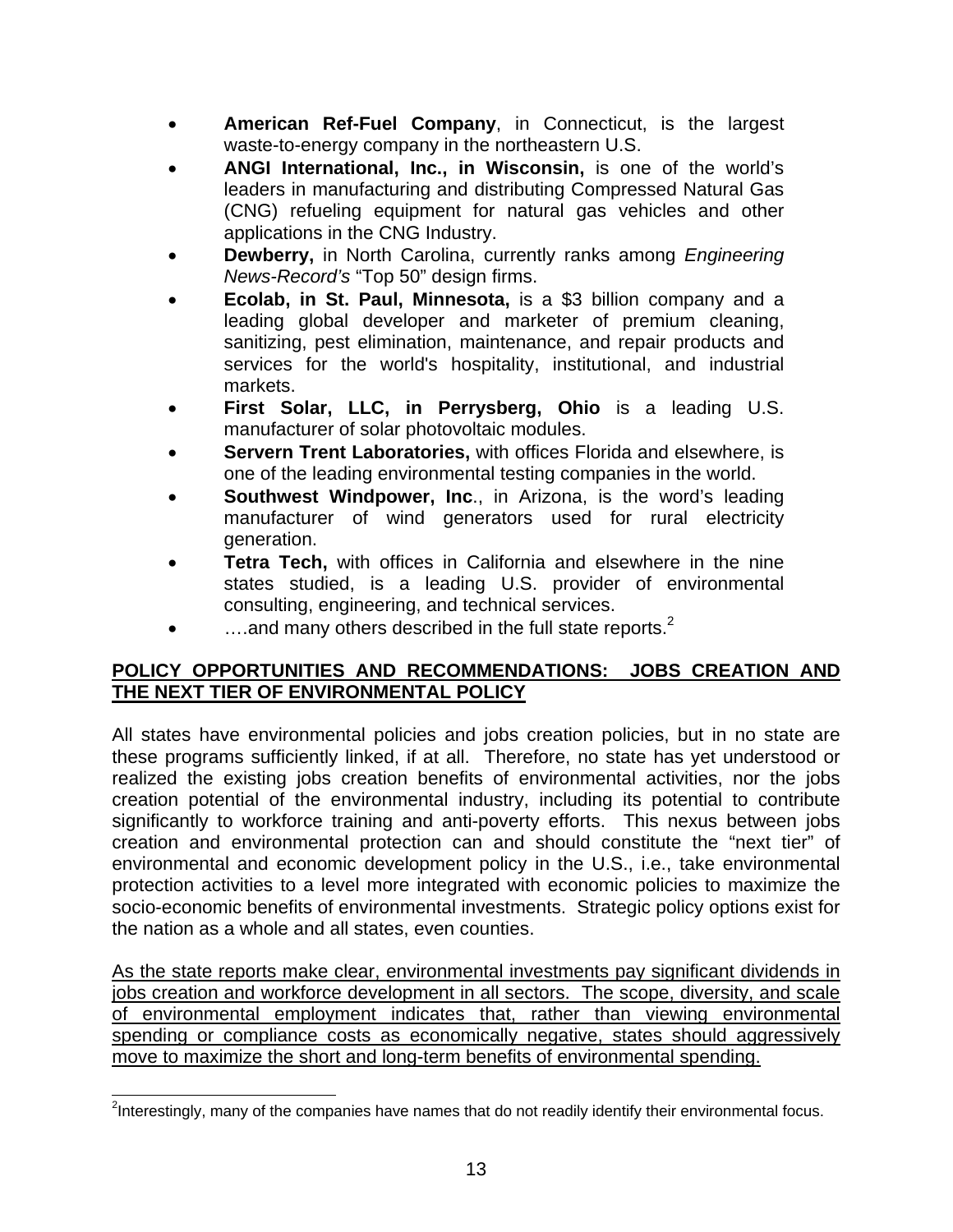Today's separate policy tracks should "cross over" to better link jobs and environment goals and maximize benefits of environmental management for economic development. Without such crossover, invaluable jobs creation benefits are being lost. No state studied is achieving this crossover.

## **Each State Should Create a Public-Private Jobs and Environment Task Force**

An immediate recommendation would be for all 50 states to create a Task Force on "Jobs Creation and Environment Investment," with the goal of connecting environmental investment and spending with other government agencies and initiatives linked to economic development and workforce training, especially to align tax incentives and other policy tools with pro-active environmental jobs creation.

While environmental policy is governed by the public sector, these studies show that significant private sector activity derives from these policies. Thus, each state could also create an Environmental Jobs Association to better highlight and support the jobs creation benefits of the environmental industry.

## **EACH STATE HAS SPECIAL POLICY OPPORTUNITIES AT HAND TO MAXIMIZE JOBS CREATION BENEFITS, SUCH AS:**

## **In Arizona:**

- Highlight jobs creation through the Climate Change Advisory Group
- Add an environmental jobs focus to the Rural Economic Development Initiative
- Provide an environmental industry thrust to the Arizona Association for Economic Development

## **In California:**

- Intensify the Treasurer's Office "Green Wave" jobs focus to create a national model
- Bring an environmental jobs focus to the California Alliance for Jobs
- Add an environmental parameter to the Workforce Investment Board

## **In Connecticut:**

- Focus on environmental jobs in the Governor's Competitiveness Council
- Make environmental jobs a priority for the "Yankee Ingenuity Competition"
- Add environmental jobs training to the Department of Economic and Community Development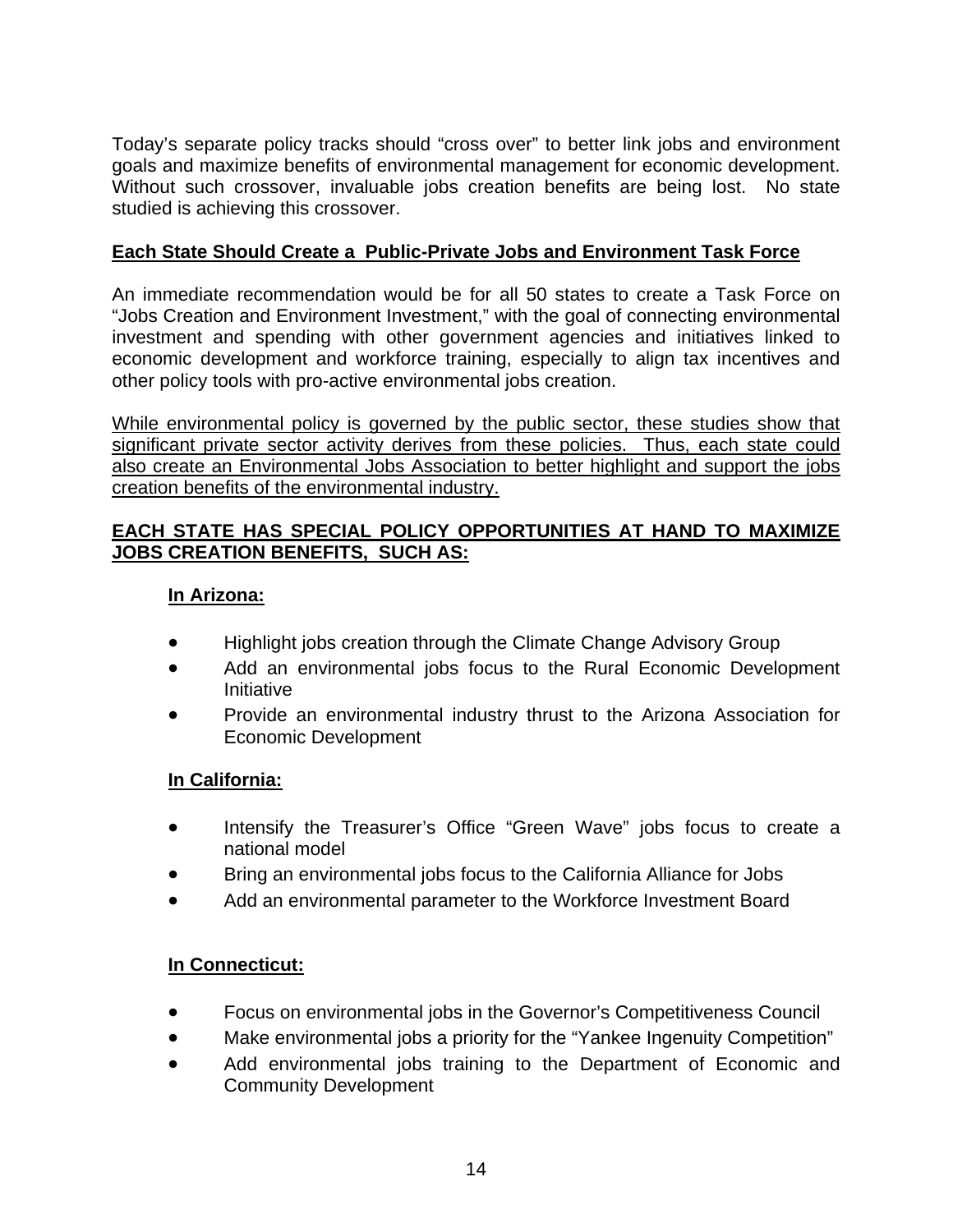## **In Florida:**

- Highlight the environmental jobs potential through the Strategic Plan for Economic Development
- Add an environmental jobs focus to the portfolio of the Governor's Council of Economic Advisors
- Integrate environmental jobs into the Enterprise Florida public-private partnership system

## **In Michigan:**

- Integrate an aggressive environmental jobs component in all of the following: Michigan Strategic Plan; Clean Michigan Initiative; Clean Michigan Fund; State Environmental Sciences Board; Michigan Retired Engineer Technical Assistance Fund; Michigan Energy Office; Department of Environmental Quality; Department of Labor and Economic Growth; Michigan Biomass Energy Program; Michigan Economic Growth Authority: Smart Zone Planning; and Michigan NextEnergy Program
- Develop a specific initiative focused on jobs creation in the automotive sector, based on research, development, and marketing of more energy efficient automobiles and trucks

## **In Minnesota:**

- Centralize a jobs creation focus in the Minnesota Sustainable Development Initiative
- Integrate environmental jobs creation in "Governor's Forums: Citizens Speak Out" public interactive discussions sponsored by the Minnesota Pollution Control Agency
- Establish staff focus on environmental jobs creation within the Governor's Council on Workforce Development

## **In North Carolina:**

- Flesh out the jobs and environment linkage referred to in the North Carolina 20/20 Report
- Add an environmental jobs focus to coastal habitat protection programs
- Finance environmental jobs projects through the Clean Water Management Trust Fund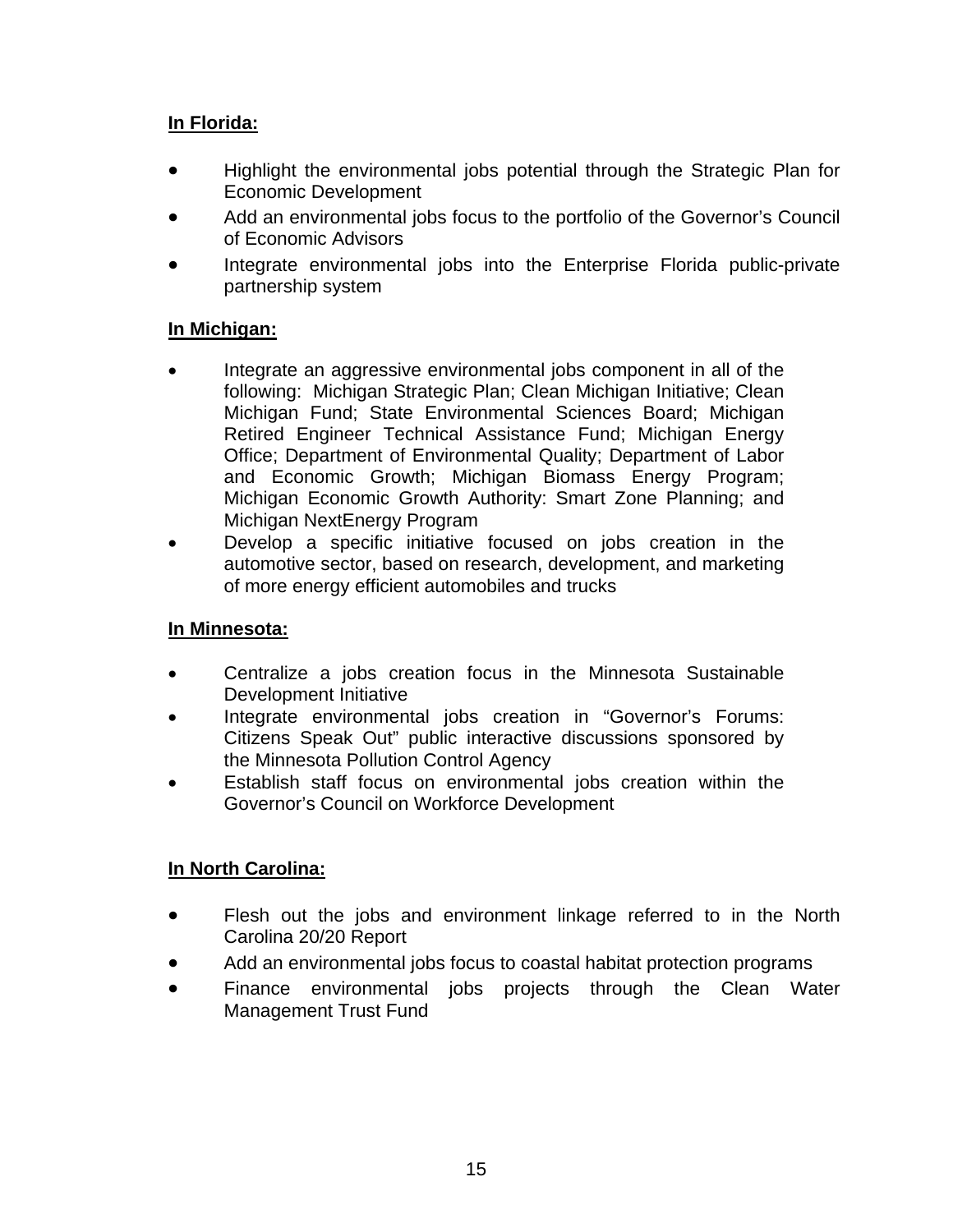## **In Ohio:**

- Convoke an "Environmental Jobs and Manufacturing" Summit, convened by the state of Ohio, with an ongoing jobs focus on the jobs-environment nexus in any annual state-policy session on manufacturing and outsourcing
- Integrate an aggressive environmental jobs component in the following: Third Frontier Project; Research and Development Investment Loan Fund; Clean Ohio Fund; Edison Technology Centers; Innovation Ohio Loan Fund; Technology Investment Tax Credit Program; and Energy Efficiency Skills for Professionals

## **In Wisconsin:**

- Expand the innovative Green Tier program to better highlight the jobs-environment benefits for participating agencies and companies
- Re-establish the Wisconsin Conservation Corps, which was terminated in 2003
- Integrate the jobs creation component in key programs, such as Grow Wisconsin, Technology Zone, Community Financial Assistance, Cooperative Environmental Focus, and the Brownfield Development Program

Finally, these studies have shown that a timely breakthrough opportunity exists for states to recognize and realize the economic and jobs benefits that could flow from facilitating the growth of environmental and environment-related industries. This would be a fresh new arena for economic development initiatives, including the creation of lucrative new export markets.

In addition, from the long-term point of view of expanding the constituency in favor of environmental protection, the positive jobs creation impact of environmental investment could create new constituents for environmentalism among all worker groups, including unionized labor in the automotive industry. This could expand and diversify the voices in favor of environmental protection nationwide – which is much needed, especially in an era of inter-generational transition.

Jobs creation is a reconciling force between economic development and environmental protection, which have traditionally been treated as irreconcilable. The link between jobs creation and environmental protection can be maximized for strategic impact on the jobs outlook of the U.S., and long-term environmental and economic health.

**In sum, the link between jobs creation and environmental management is pivotal for economic development, and presents a strategic and solutions-oriented new policy approach with practical benefits for workers in all communities and walks of life.**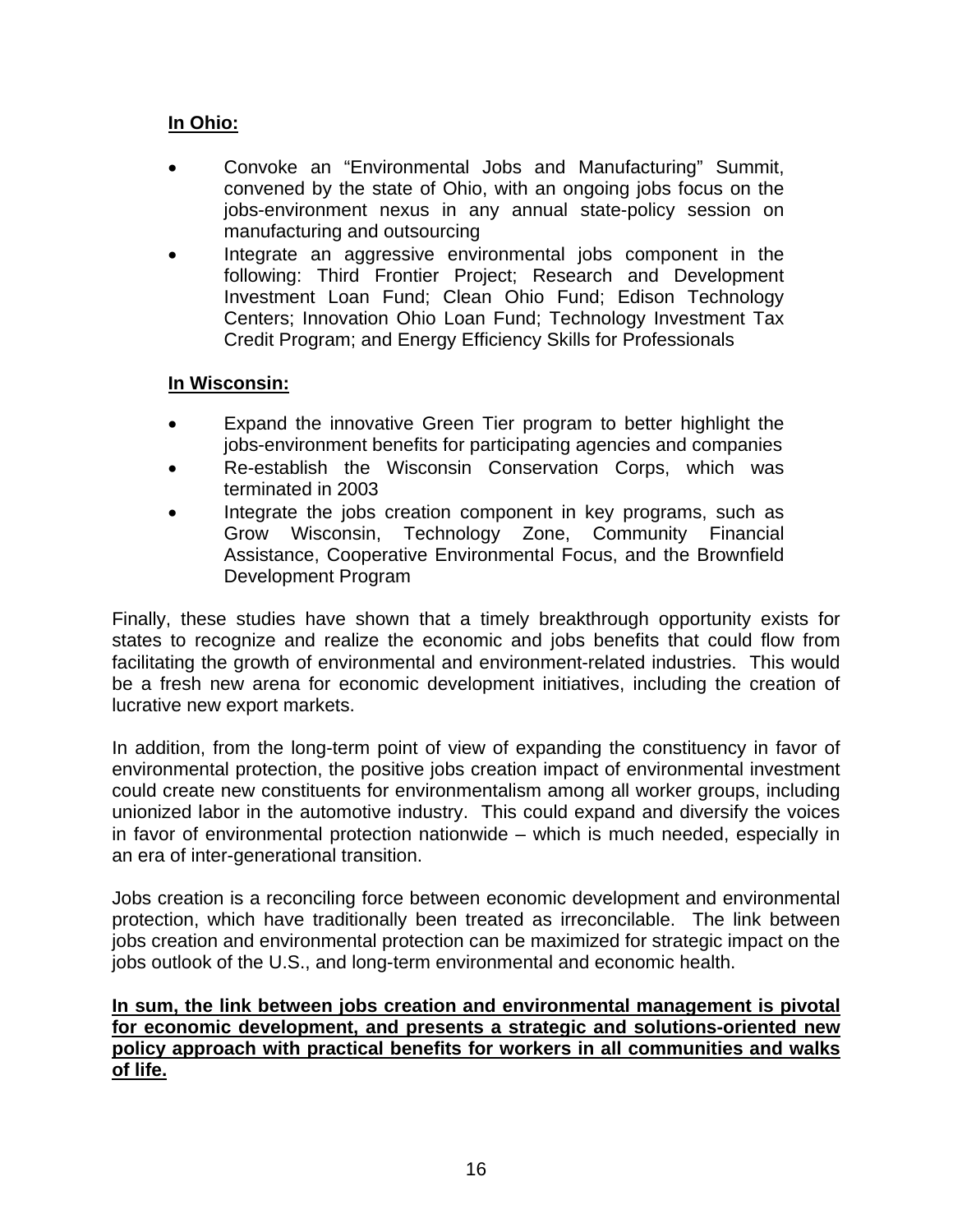#### **ABOUT THE JOBS AND ENVIRONMENT INITIATIVE**

The Jobs and Environment Initiative, founded in 2004 by Paula DiPerna, is a pilot program of research, policy analysis, and public education. The objective of the Initiative is to examine and demonstrate the links between jobs creation in all sectors of economic activity, including manufacturing, and all aspects of environmental management. The Initiative seeks to describe and analyze current jobs benefits of environmental investment and stewardship; bring further public and policy attention to the strength and scope of the environmental industry; examine potential for further jobs creation; highlight policy opportunities, and improve understanding of the positive contributions of environmental management to economic growth and employment generation, at the local, state, regional, national, and international levels. The Initiative conducts state-based and national reports and other inquiries and is a collaboration between Management Information Services, Inc. and the Building Diagnostics Research Institute. (For further information contact Paula DiPerna at 212-688-0942.)

#### **ABOUT MANAGEMENT INFORMATION SERVICES, INC. (www.misi-net.com)**

Management Information Services, Inc. (MISI) is a Washington, D.C.- based economic research firm with expertise on a wide range of complex issues, including energy, electricity, and the environment. The MISI staff offers expertise in economics, information technology, engineering, and finance, and includes former senior officials from private industry, federal and state government, and academia. Over the past two decades MISI has conducted extensive proprietary research, and since 1985 has assisted hundreds of clients, including Fortune 500 companies, nonprofit organizations and foundations, academic and research institutions, and state and federal government agencies such as the National Academies of Science, the White House, the U.S. Department of Energy, the U.S. Environmental Protection Agency, the Department of Defense, the Energy Information Administration, and the General Services Administration.

#### **ABOUT THE BUILDING DIAGNOSTICS RESEARCH INSTITUTE (www.building diagnostics.org)**

The Building Diagnostics Research Institute, Inc. (BDRI) is a Section 501(c)(3) not-forprofit organization dedicated to providing the highest level of research, education and training, and public outreach. The Institute's mission is to leverage more than 25 years of building diagnostics experience in order to enhance health, safety, security, and productivity, and it is implemented by conducting basic and applied research, providing education and training for health and building professionals, disseminating knowledge, and serving as an advocate for the general public. BDRI's basic and applied research, its education and training, and its public outreach are carried out by an interdisciplinary team of staff and external scientists and professionals representing a variety of